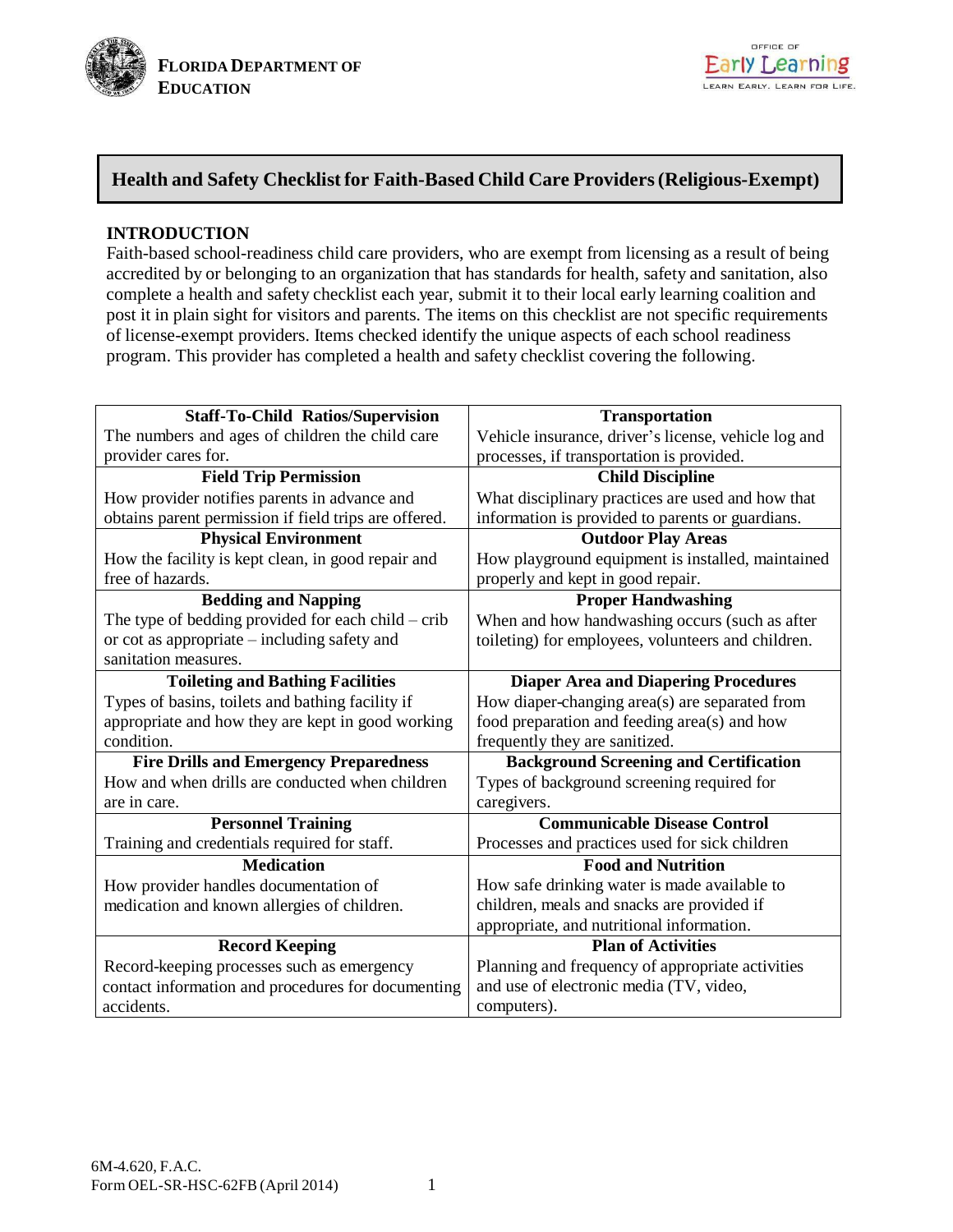| PROVIDER INFORMATION    |       |
|-------------------------|-------|
| Provider Name:          |       |
| Address:                |       |
| Accredited By:          |       |
| Checklist Completed By: | Date: |

The items on this checklist are not specific requirements of license-exempt providers. Items checked identify the unique aspects of *each school readiness program.*

# **PLEASE CHECK ALL THAT APPLY**

#### **Supervision and Access**

- $\Box$  1. Minimum staff-to-children ratio standards are maintained at all times for school readiness programs.
- $\Box$  2. Direct supervision (within hearing and sight) is maintained at all times including during naps, changing diapers, toileting, bathing, changing clothes and when isolated due to a communicable disease.
- $\Box$  3. Child care personnel are assigned a specific group of children to supervise and be present with at all times.
- $\Box$  4. The operator of the facility is 21 years of age or older.
- $\square$  5. All child care personnel are 16 years of age or older, unless under direct supervision and are not counted for the purpose of calculating staff-to-children ratios.
- $\Box$  6. Foster grandparents are not counted in staff-to-children ratios.
- $\Box$  7. Volunteers who do not meet the credential requirement and/or work less than 20 hours per week are not counted in staff-to-children ratios.
- $\square$  8. The facility provides the custodial parent or legal guardian access, in person and by telephone, to the child care facility during the facility's normal hours of operation or during the time the child is in care.

## **Transportation and Field Trip Permission**

- $\Box$  1. Children are not transported at this facility in any vehicle.
- $\Box$  2. This facility does not participate in field trips.
- $\Box$  3. Written parental permission is obtained prior to field trip or transportation activity.
- $\Box$  4. Vehicle(s) has appropriate single-limits liability insurance as required by Section 316.615(4), Florida Statutes, and complies with vehicle safety standards.
- $\square$  5. Seat belts and/or proper child safety restraints are used and vehicle capacity is appropriate when transporting children.
- $\Box$  6. The driver of vehicle transporting children has a valid Florida driver's license and a current first aid and infant/child CPR certification.
- $\Box$  7. The personnel record contains a copy of all driver(s) physician certification granting medical approval to operate a vehicle.
- $\Box$  8. Procedures, which include a log and thorough inspection, are in place to account for all children being transported in the vehicle. The log is retained for a minimum of four months.
- $\Box$  9. Communication devices and contact information for all children are kept in the vehicle at all times.
- ☐10. Emergency care plans, supplies and/or required medication are available for children being transported.

# **Child Discipline/Discipline Policy**

- $\Box$  1. Written disciplinary practices of the program are provided to parents/legal guardians at time of enrollment.
- $\Box$  2. Discipline methods are not severe, humiliating or frightening to children or associated with food, rest and/or toileting.
- $\Box$  3. Corporal or physical punishment is not used.
- $\Box$  4. Children are not denied opportunities for physical activity as a form of punishment.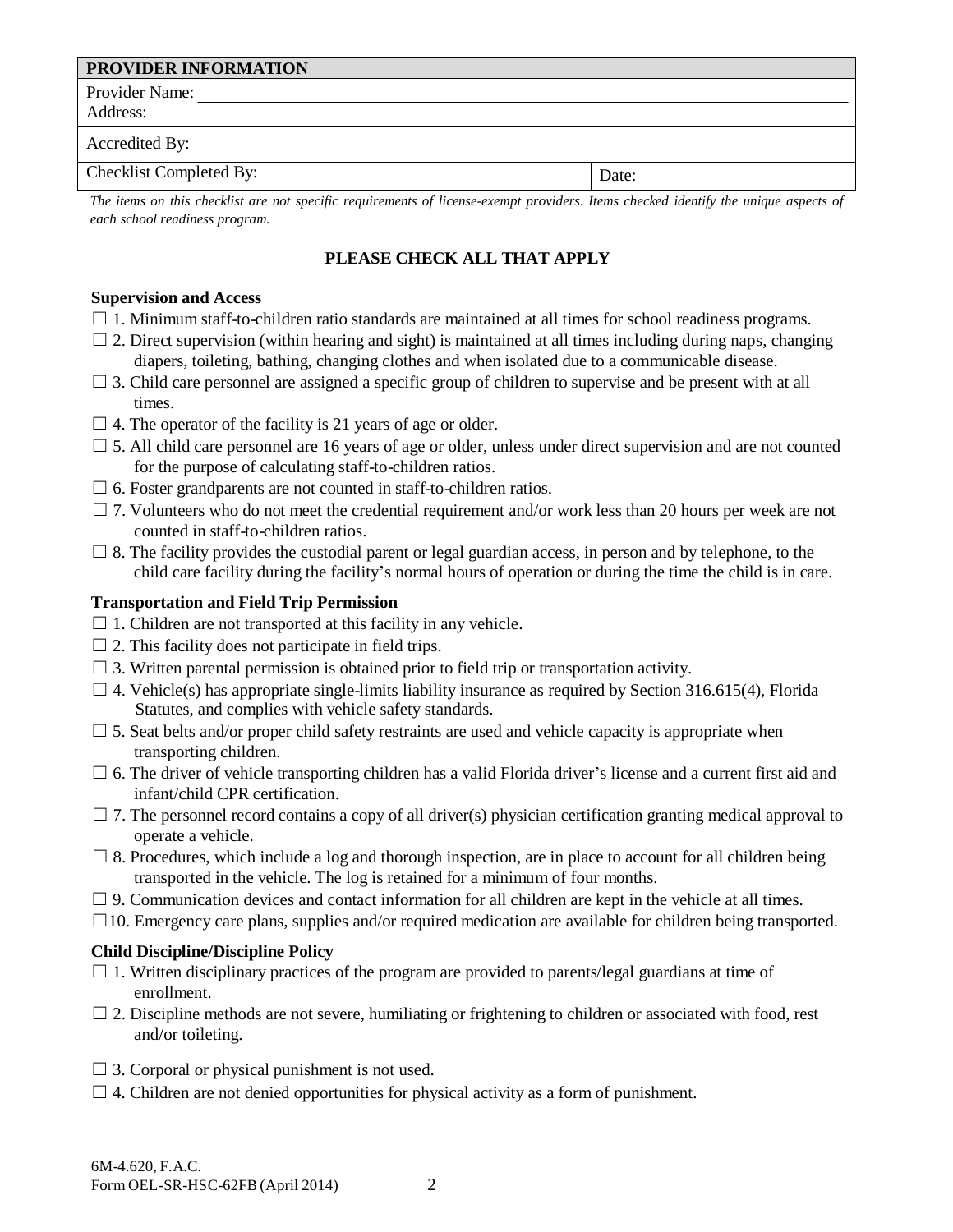## **Physical Environment**

- $\Box$  1. The facility is in good repair, clean, free from vermin infestation, and health and safety hazards.
- $\Box$  2. Toys, equipment and furnishings are clean, safe, sanitary and in good repair.
- $\Box$  3. All potentially harmful items including cleaning supplies, flammable products, poisonous, toxic and hazardous materials are labeled and stored out of children's reach.
- $\Box$  4. Narcotics, alcohol or other impairing drugs are not permitted on the premises.
- $\Box$  5. Firearms or weapons are not permitted within any building or vehicle, or on any person on the premises, excluding law enforcement officers.
- $\Box$  6. Smoking is not allowed on premises.
- $\Box$  7. An inside temperature of 65 to 82 $\degree$ F is maintained at all times.
- $\Box$  8. At least one working telephone is available to all child care personnel during hours of operation.
- $\Box$  9. The facility maintains a minimum of 35 square feet of usable indoor floor space for each child.

## **Outdoor Play Areas and Equipment**

- $\Box$  1. The outdoor play area is shaded, clean and free of litter, nails, glass and other hazards.
- $\Box$  2. The outdoor play area is enclosed by a fence that is four feet high or higher.
- $\Box$  3. Outdoor play equipment and surfaces are in good repair and activities are safe.
- $\Box$  4. A certified lifeguard or equivalent is always present if the program utilizes a swimming pool that exceeds three feet in depth or uses a beach or lake areas for water activities.
- $\Box$  5. There is an appropriate amount of usable, safe and sanitary outdoor play area. Calculations for outdoor play area are at the rate of 45 square feet per child. (Urban child care facilities may substitute indoor for outdoor play space.)

## **Bedding and Nap/Sleep**

- $\Box$  1. Safe and sanitary bedding that includes individual beds, cots, cribs, playpens, mattresses or floor mats are provided for each child and positioned at least 18 inches apart.
- $\Box$  2. Floor mats are at least one-inch thick and covered with an impermeable surface.
- $\Box$  3. Children up to 1 year of age are in their own crib, port-a-crib or playpen.
- $\Box$  4. Child care personnel ensure that young infants who are not capable of rolling over on their own are positioned on their back on a firm surface when napping and sleeping.
- $\Box$  5. Double or multi-deck cribs, cots or beds are not used.
- $\Box$  6. If cribs are used, bar spacing does not exceed 2 3/8 inches and all cribs meet Title 16, Parts 1219 and 1220 Code of Federal Regulations (anti-loosening devices on crib hardware, durable mattress supports, no traditional drop-side cribs and others).

#### **Proper Handwashing**

 $\Box$  1. Employees, volunteers and children wash their hands with soap and running water, drying thoroughly, immediately following personal hygiene procedures for themselves, or when assisting others (including diapering), after outdoor play, and before preparing food or administering medication.

#### **Toileting and Bathing Facilities**

- $\Box$  1. Toilets and sinks are accessible, in good working condition, clean and sanitized.
- $\Box$  2. Platforms and stools have surfaces that can be easily cleaned and sanitized.
- $\Box$  3. Running water, toilet paper, soap, trashcans, and disposable towels or working hand drying machines are available and within reach of children.
- $\Box$  4. Potty chairs are cleaned and sanitized after each use.
- $\Box$  5. At least one bathing facility is available. *(This does not apply to programs serving only school-age children.)*

# **Diaper Area and Diapering Procedures**

- $\Box$  1. Diaper-changing area has impermeable surface and is cleaned with sanitizing solution or disinfected after each use.
- $\Box$  2. There is an ample supply of clean diapers, clothing and linens at all times, which are changed or removed promptly when soiled or wet.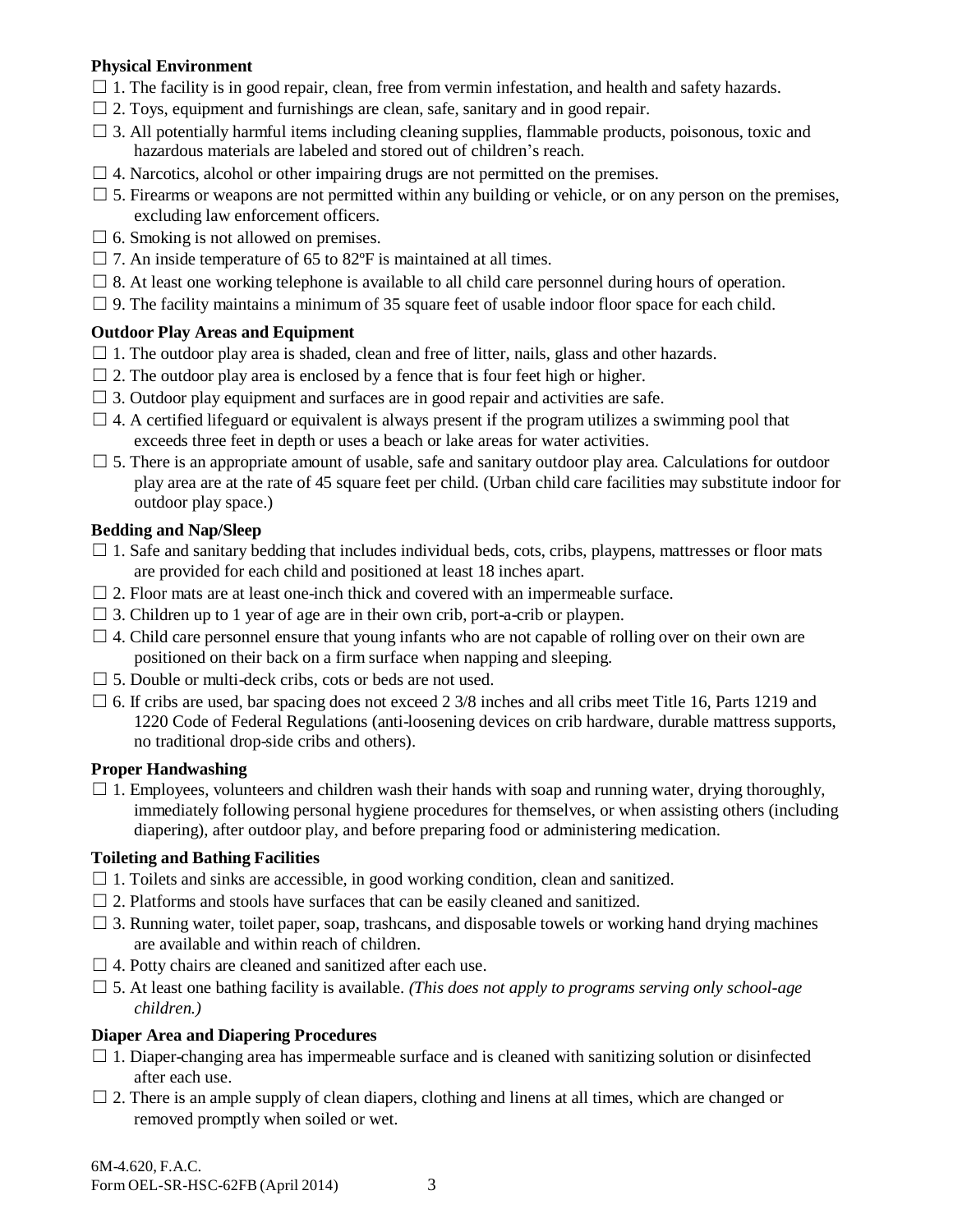- $\Box$  3. Diaper-changing area(s) are physically separated from food preparation, food service and feeding area(s).
- $\Box$  4. Diapers, disposable or cloth, are placed in separate, covered, lined containers not accessible to children.
- $\Box$  5. Soiled diapers are placed in containers that are emptied and sanitized when containers are full and at least once daily.
- $\Box$  6. A sink with running water is available in the room where infants or children with special needs in diapers are in care or in an adjoining room that opens into it.

## **Fire Drills and Emergency Preparedness**

- $\Box$  1. Exit areas are clear in accordance with fire-safety regulations.
- $\Box$  2. At all times, a fully equipped first aid kit, as defined in Rule 65C-22.004(2)(c), Florida Administrative Code., is kept on the premises and in vehicles used for transporting children.
- $\Box$  3. Local fire authorities conduct an annual fire inspection of the facility.
- $\Box$  4. Fire drills are conducted at various dates and times when children are in care, including one during naptime and one with an alternate evacuation route.
- $\Box$  5. Fire drills are conducted at least once a month.
- $\Box$  6. A current attendance record accompanies staff out of the building during a drill or actual evacuation, and is used to account for all children.
- $\Box$  7. A written emergency preparedness plan is available and includes procedures the facility takes during a fire, lockdown and inclement weather.
- $\Box$  8. Emergency preparedness drills are conducted at various dates and times when children are in care.
- $\Box$  9. The address and directions to the facility and emergency phone numbers, including ambulance, fire, police, poison control center and the Florida Abuse Hotline, are posted near all land-line phones and throughout the child care facility for easy access by staff with cell phones.
- $\Box$  10. An emergency evacuation plan is posted in each room diagramming safe routes for exit from each area.

# **Background Screening and Certifications**

- $\Box$  1. Level II background screening is conducted through the Department of Children and Families (DCF) for all child care personnel. *(Volunteer and Employee Criminal History System screenings are not sufficient.)*
- $\Box$  2. At least one staff member who has infant and child cardiopulmonary resuscitation (CPR) certification is present at all times. Number of staff members with this training: .
- $\square$  3. At least one staff member who has a valid first aid certification is present at all times. Number of staff members with this training:
- $\Box$  4. The facility has current documentation of staff CPR and first aid certifications.
- $\Box$  5. Employment references of child care personnel are checked at time of hire.

# **Personnel Training**

Note: The items below do not apply to occasional or part-time support staff or those who do not work with children.

- $\Box$  1. All child care personnel have documentation of completing the DCF 40-clock-hour introductory course in child care, unless exempt under S. 402.305(2)(d)(1), F.S.
- $\Box$  2. Child care personnel begin their training within 90 days of employment and complete it within one year.
- $\Box$  3. All child care personnel complete five clock hours or .5 documented continuing education units of training in early literacy and language development of children from birth to 5 years of age, as approved by DCF (not applicable to school-age programs).
- $\Box$  4. All child care personnel complete 10 clock hours of in-service training annually. *(The 40-hour* introductory training Parts I and II may be used to meet this for the first fiscal year of employment.)
- $\Box$  5. The facility has a credentialed director *(credential approved and issued by DCF)* who is onsite a majority of hours that the facility is in operation.
- $\Box$  6. The child care operator has completed a minimum of eight hours of basic training in serving children with disabilities within five years after employment (either as part of the Introductory Training Part II Special Needs Appropriate Practices or as part of annual in-service training).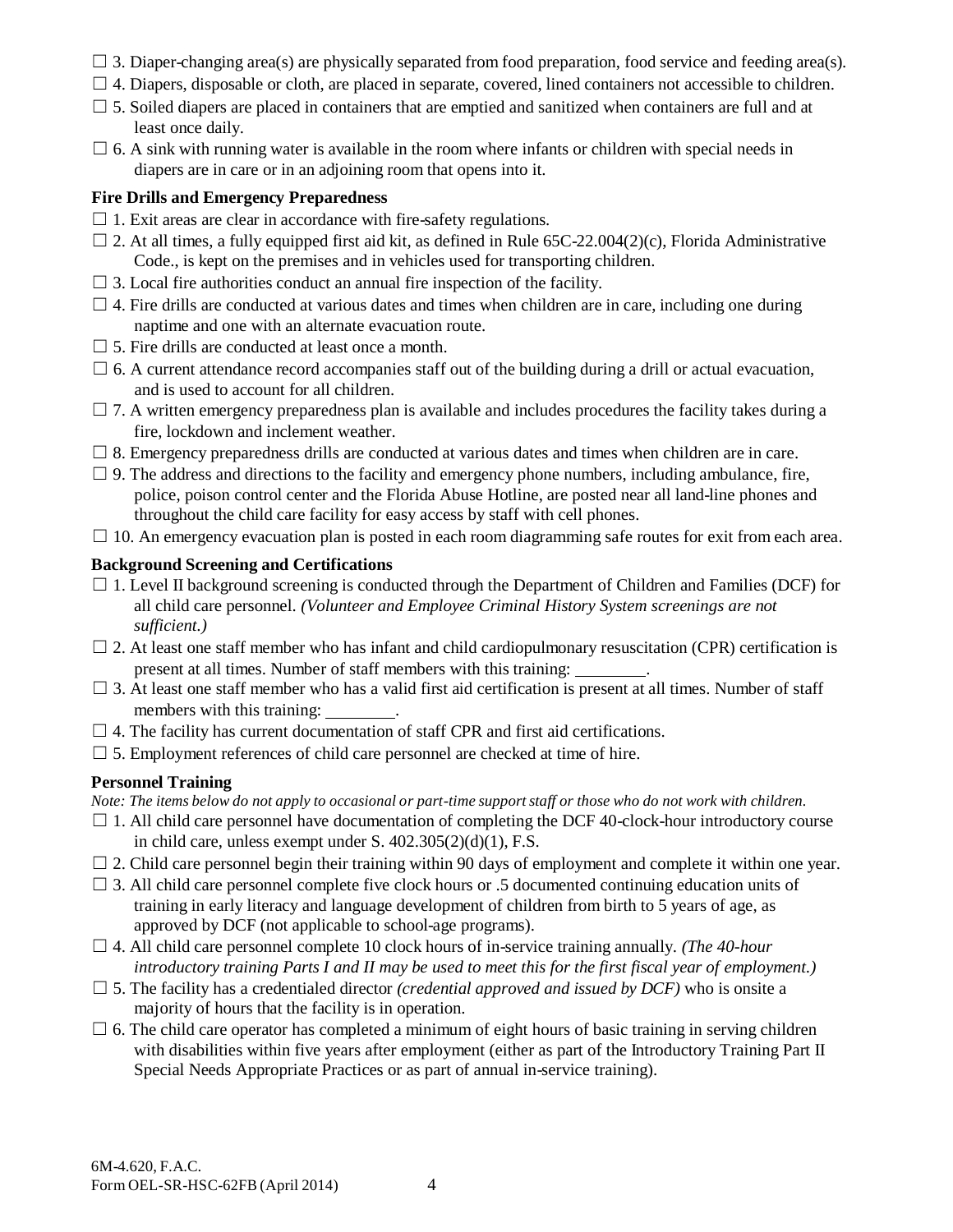# **Communicable Disease Control**

- $\Box$  1. Children, personnel or any other person suspected of having a communicable disease is removed from the facility or placed in an isolation area until removed.
- $\Box$  2. The isolation area is adequately ventilated, heated and equipped with a bed, mat or cot and materials that can be cleaned and sanitized or disinfected easily; linens are changed after each use.
- $\Box$  3. A child who has an easily transmittable condition is not permitted in the facility until treatment has been completed and verified.
- $\Box$  4. Child care personnel notify local county health department immediately of any suspected outbreak of communicable disease and follow the health department's direction.
- $\Box$  5. The facility provides parents with detailed information regarding causes, symptoms and transmission of the influenza virus each year during the months of August and September.

#### **Medication**

- $\Box$  1. This facility does not administer medication and it is not kept on the premises.
- $\Box$  2. The facility has written authorization from the parent or legal guardian to administer medication.
- $\Box$  3. Prescription and non-prescription medication are not expired, in original containers, appropriately labeled, dispensed according to directions on labels, documented and stored in area not accessible to children.
- $\Box$  4. The child's file documents known allergies and personnel are made aware of all children with allergies.

## **Food and Nutrition**

Note: The facility is not required to provide food, but can arrange with the parent or guardian to provide for a child's *meal/snacks.*

- $\Box$  1. Safe drinking water is available to children at all times, including during outdoor play.
- $\Box$  2. Meals and snacks provided by the facility meet daily nutritional needs of children according to the USDA MyPlate. *Copies of the USDA My Plate can be found at the website [http://www.choosemyplate.gov.](http://www.choosemyplate.gov/)*
- $\Box$  3. Special food restrictions, including food allergies, are shared with child care personnel and posted in a conspicuous location.
- □ 4. Children are either fed individually or supervised at meals/snacks and are offered age-appropriate food.
- $\Box$  5. All breast milk and infant formula remaining in bottles after feeding are discarded within one hour.
- $\Box$  6. The temperature of heated foods and bottles is tested before giving to children to prevent injury.
- $\Box$  7. Facility provides sufficient seating so that children are seated at tables for meals.

# **Record Keeping**

- $\Box$  1. Emergency contact information, immunization records and required health examination records are obtained and kept current for all children.
- $\Box$  2. Daily attendance of children is recorded and maintained, documenting when each child enters and departs each day.
- $\Box$  3. All accidents and incidents that occur at the facility are documented and shared with the parent or legal guardian on the day they take place.

#### **Plan of Activities**

- $\Box$  1. The facility prepares and implements a written daily plan of various age-appropriate activities that include active and quiet play and limit electronic media time (television, videos, movies or computer games).
- $\Box$  2. The written plan of activities includes an age-appropriate program (implemented periodically) that assists children in preventing and avoiding physical and mental abuse.